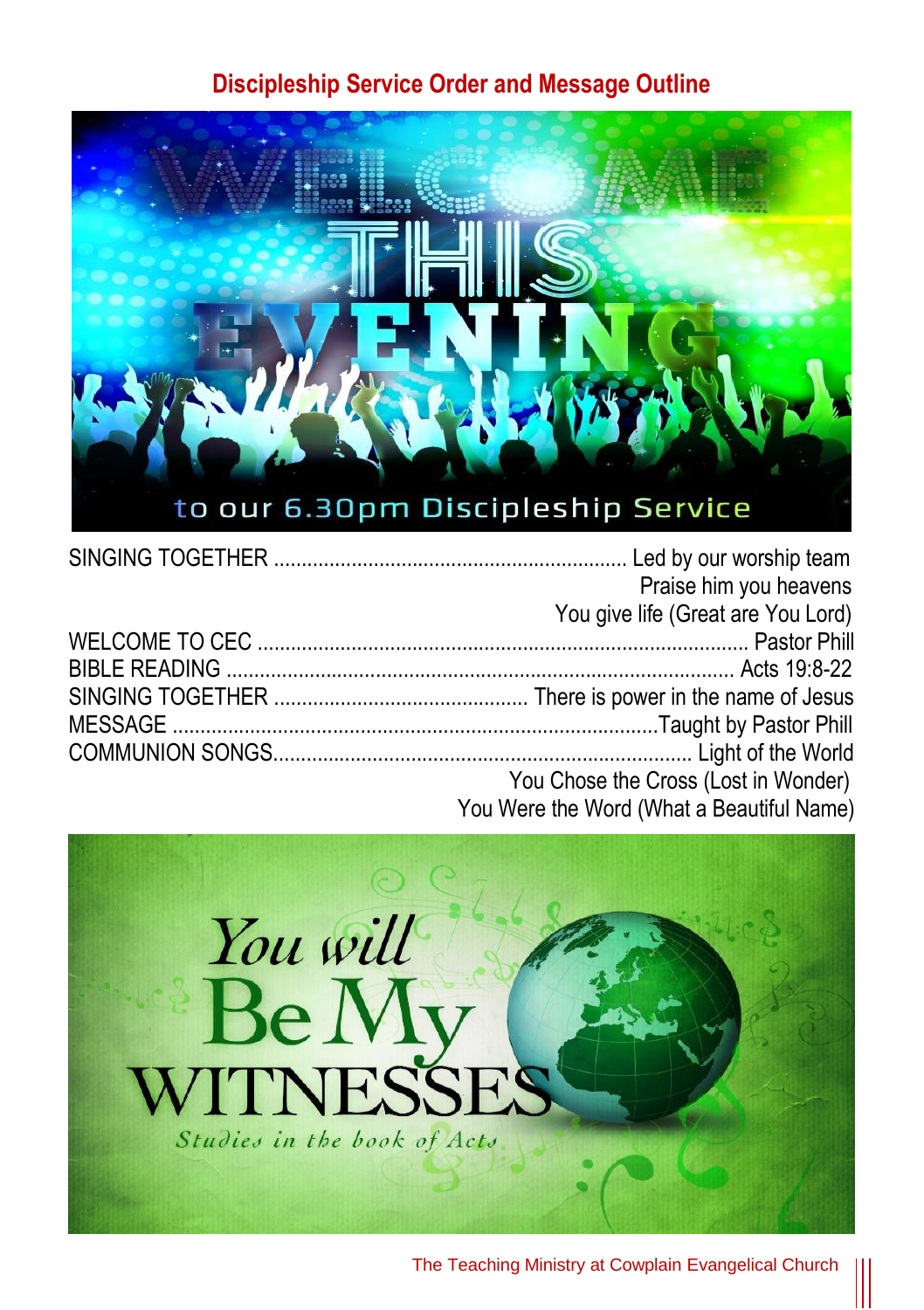## **You will be my witnesses #51 The power of the Word Acts 19:8-22**

## **Introduction**

Acts 19:1

Acts 19:20

Ephesians 6:12

**1. The power of the Word in its \_\_\_\_\_\_\_\_\_\_\_\_\_\_\_\_\_\_\_\_\_\_.** Acts 19:8

Acts 19:9

Acts 19:10

Acts 20:20

 $\parallel$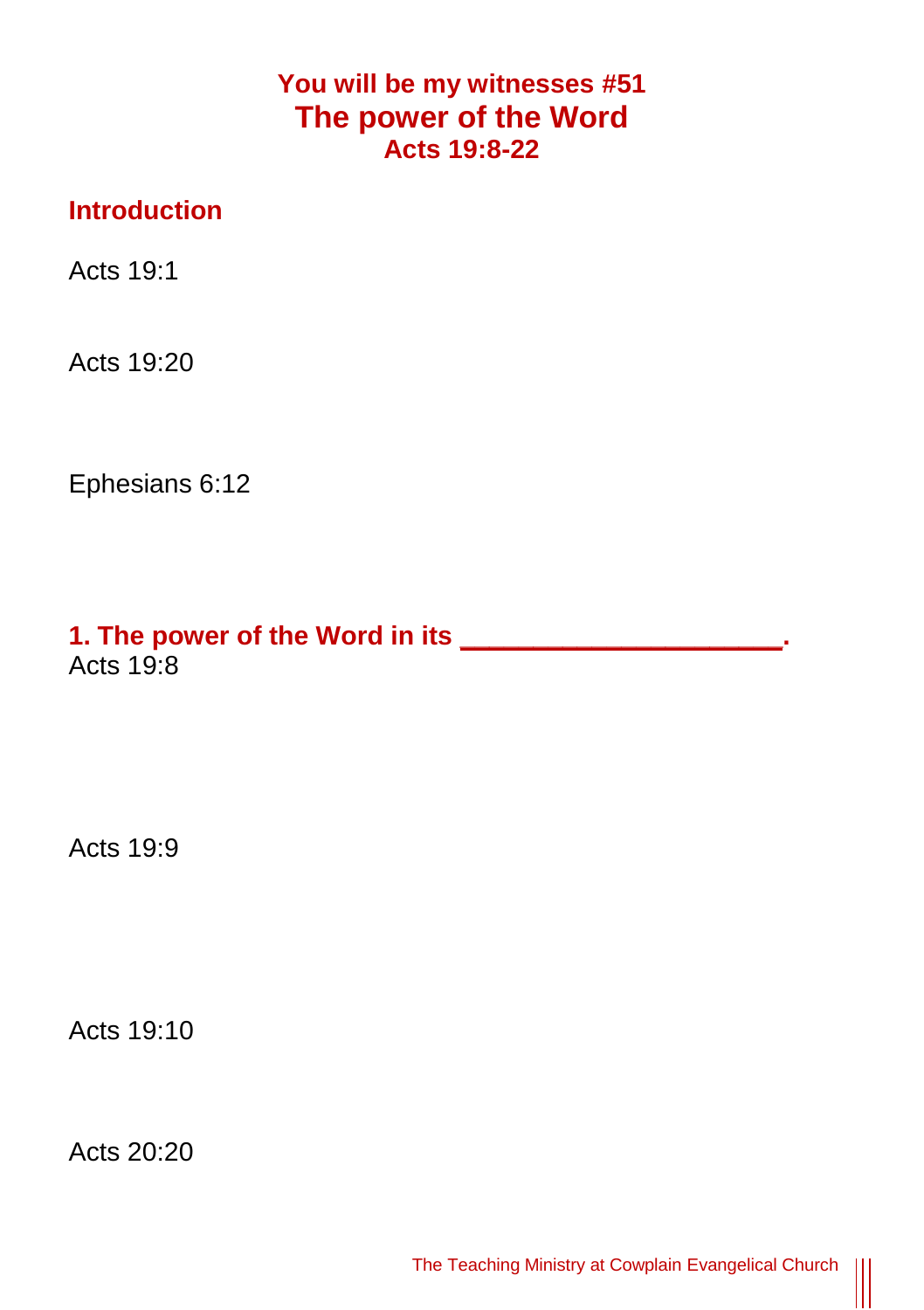## **2. The power of the Word in its \_\_\_\_\_\_\_\_\_\_\_\_\_\_\_\_\_\_\_\_\_\_.**

Acts 19:11

Mark 16:20

2 Corinthians 12:12

Acts 19:12

# **3. The power of the Word and its \_\_\_\_\_\_\_\_\_\_\_\_\_\_\_\_\_\_\_\_\_\_.** Acts 19:13

Matthew 12:27

Acts 19:13-14

Acts 19:15

Isaiah 8:19

Mark 1:23-24

 $\parallel$